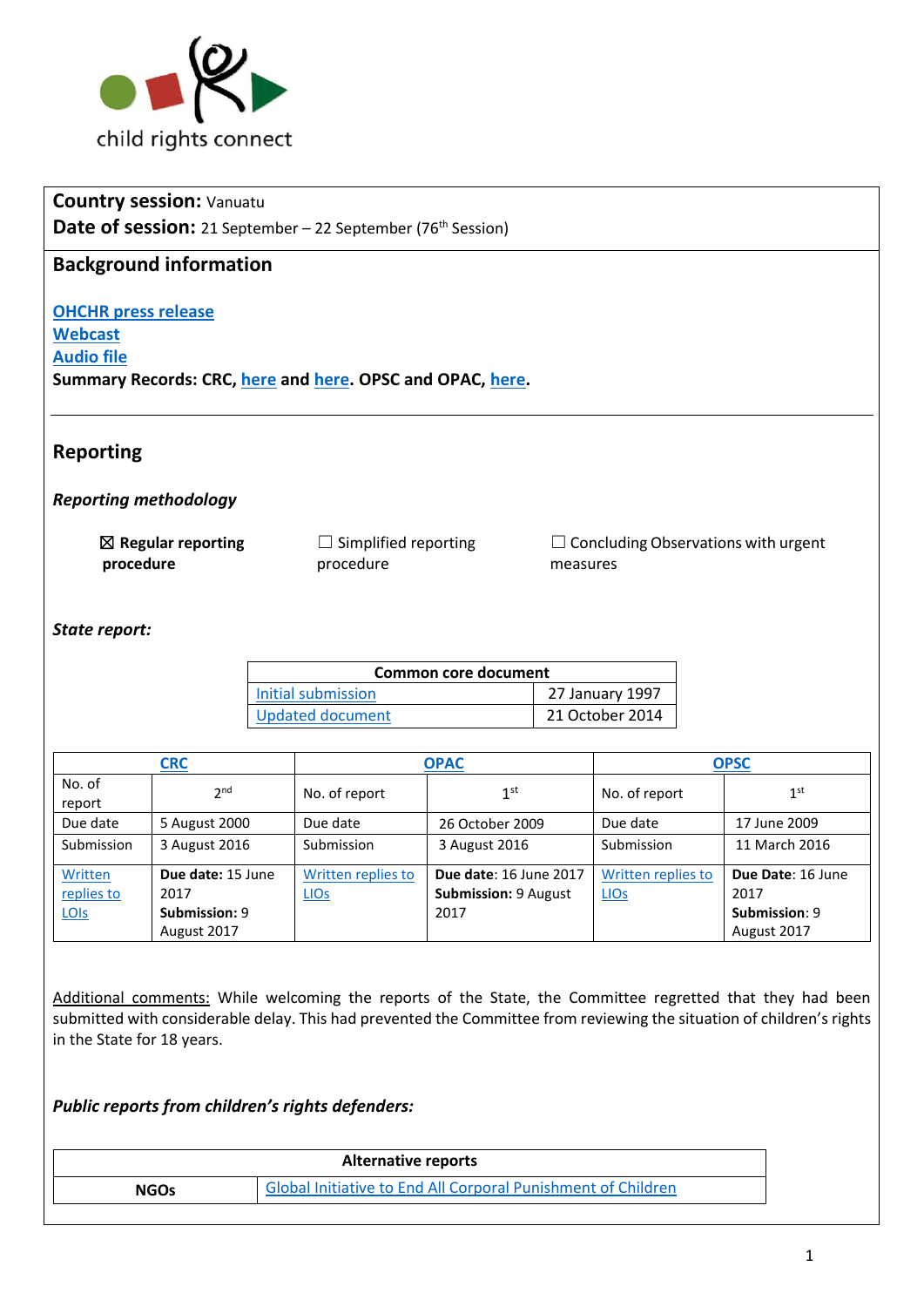

# **State delegation**

Multisectoral delegation led by Acting Head of the Treaties and Conventions Division of the Department of Foreign Affairs, Ms. Jenny R. Tevi. She was supported by representatives of the Ministry of Justice, Social Affairs and Community Services, Ministry of Health, and Ministry of Education and Training.

See the list of State delegation representatives [here.](http://tbinternet.ohchr.org/_layouts/treatybodyexternal/Download.aspx?symbolno=INT%2fCRC%2fLOP%2fVUT%2f28939&Lang=en)

# **Committee's Task Force members**

| Name & Last Name                 | Country |
|----------------------------------|---------|
| Mr. Bernard GASTAUD (CRC)        | Monaco  |
| Mr. Clarence NELSON (CRC / OPSC) | Samoa   |
| Mr. Gehad MADI (OPAC)            | Egypt   |

## **Dialogue description**

### i. Character of the dialogue

The atmosphere of the dialogue was constructive and honest. While the answers of the State to the Committee's questions on the CRC were elaborated, the answers given with respect to OPSC and OPAC were short and few. However, the delegation recognized the challenges faced by the State in realizing children's rights and was very open to discuss about practical and technical obstacles as well as opportunities in implementing the CRC and the two Optional Protocols.

#### ii. General assessment made by the Committee

Due to limited resources of the State, the delegation representatives were not physically present but interacted with the Committee through video-conferencing. While the Committee members appreciated the constructive dialogue with the delegation, they regretted that they did not have the opportunity to have a direct dialogue with the delegation. The Committee held that it hoped that the review of children's situation in Vanuatu before the Committee would help the State to detect where there were gaps in the realization of children's rights.

iii. Main issues discussed:

#### *Convention on the Rights of the Child*

- **Discrimination / child marriage for girls:** The Committee voiced its serious concerns about the fact that the minimum age for marriage for girls was at the age of 16 years under the Control of Marriage Act. The Committee was also concerned that girls could marry even prior to attaining 16 years of age. The delegation replied that the State was currently working on raising the minimum age for marriage for girls from the age of 16 to 18 years and that a proposal of amendment to the law in question would be submitted next year.
- **Corporal punishment:** The Committee inquired whether any progress had been made to ensure that corporal punishment was prohibited in all settings, and especially in the family environment. Committee members also asked whether there were any child-friendly complaint mechanisms for children who had been subject to this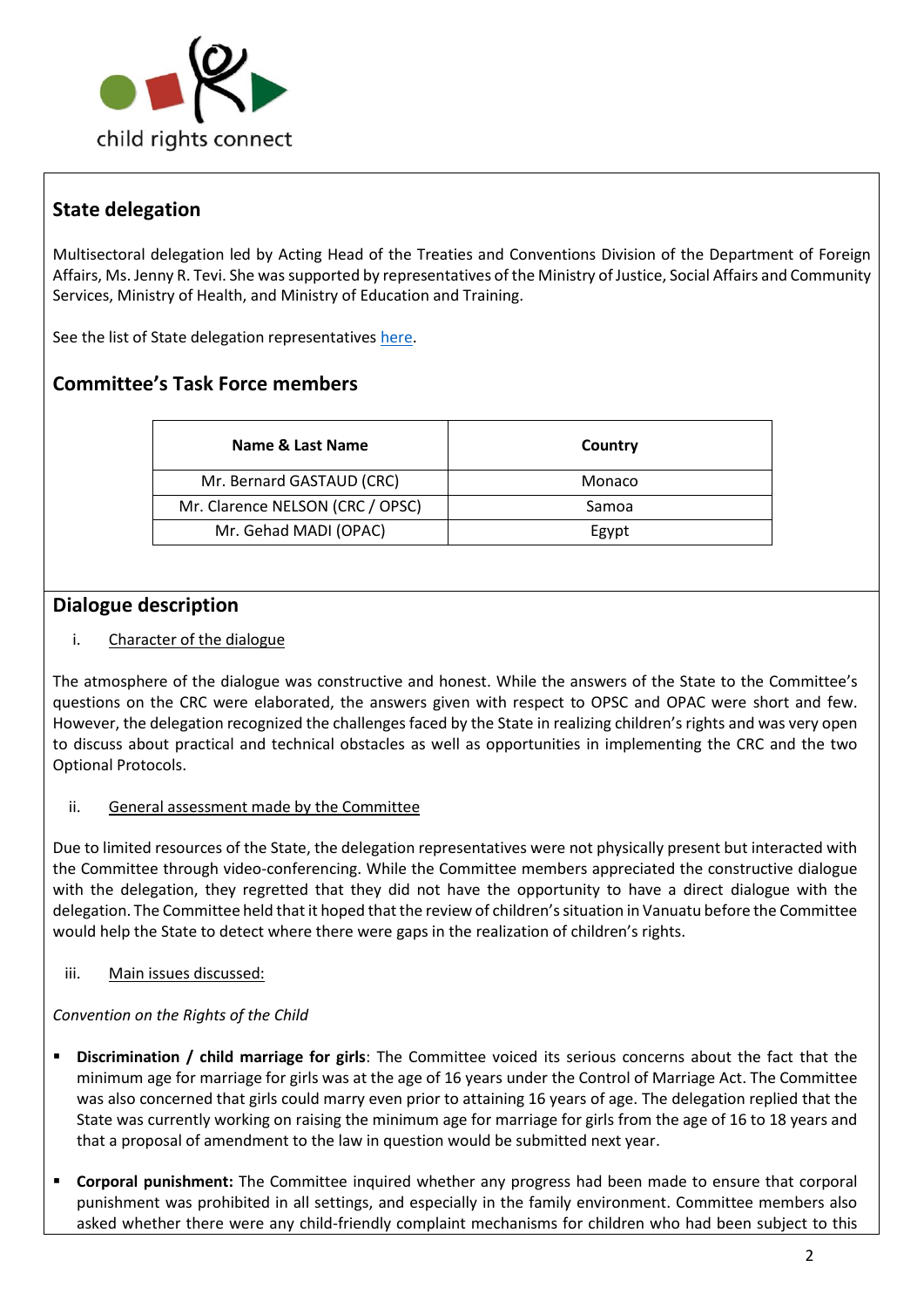

kind of violence and whether perpetrators of this offence were brought to justice. The delegation replied that efforts were being undertaken to raise awareness amongst communities, parents and teachers about alternative, non-violent means of punishment. There were no cases of prosecution in relation to corporal punishment as corporal punishment had not yet been criminalized. Child friendly focal points, which could receive complaints from children, were in charge to ensure that children were protected in the school environment.

- **Sexual violence against children:** The Committee said it was seriously and particularly concerned about the high level of sexual violence against children. Committee members asked what legislative measures were undertaken to target and combat this kind of violence; if there were programs put in place; if efforts were undertaken to raise the public awareness, including in the family setting; if persons working for and with children were trained; if any assistance was given to child victims by way of recovery and rehabilitation services; and if there were any helplines available to children. The delegation replied that the Ministry of Education had recently launched the "Child Safeguarding Policy" in schools, which addressed both teachers and students and which included policies on a robust complaints mechanism for children. The delegation remarked that sexual abuse in the family continued to be one of the main issues in the State, and explained that it was progressively being addressed. Pilot studies were being undertaken and awareness raising activities were being conducted. Moreover, family protection units in the police stations provided counselling to victims in both urban and rural areas.
- **Children with disabilities:** The Committee remarked with concern that there was no domestic legislation in place for the protection of children with disabilities, although the State was also a party the CRPD. Committee members inquired about measures to eliminate the stigma that could be lived by children with disabilities and what initiatives were taken to prevent discrimination of children with disabilities in the school environment. The delegation replied that a legislative bill which promotes a rights-based approach on the rights of persons with disabilities would be submitted before the end of the year. There was an ongoing consultation process on the inclusive disability policy which would be in conformity with the CRPD and include specific strategies concerning children with disabilities. Moreover, awareness raising activities were being carried out in most communities with a view to tackle societal attitudes and the stigma faced by children with disabilities.

#### *Optional Protocol on the Sale of Children, Child Prostitution and Child Pornography*

- **Data collection:** The Committee raised its concerns about the fact that there was no data available in relation to child prostitutes. The delegation acknowledged this gap and said that the State had yet to gather the baseline data that would enable it to draw up a policy to address the issue of child prostitution.
- **Measures to prevent offences prohibited under the Protocol:** The Committee inquired whether the State, with the help of UNICEF, could undertake to conduct a study on the issues covered by the Protocol in order to enhance its understanding of the issues and help it to tackle them. In the same vein, the Committee asked whether the State was planning to ratify the Protocol to Prevent, Suppress and Punish Trafficking in Persons, Especially Women and Children. The delegation replied that support from UNICEF in consultation and training on the Protocol would be very welcome. Moreover, it said that it was unable to answer whether or not the State could commit to ratify the said Convention.

#### *Optional Protocol on the Involvement of Children in Armed Conflict*

**Dissemination:** The Committee pointed out with concern that the State did not carry out wide awareness raising campaigns for the dissemination of the principles and provisions of the Protocol and asked whether the State intended to do so. The Committee also inquired whether relevant professionals working for or with children would be trained on the Protocol. The delegation said that general trainings, which included a human rights component, were being provided to police officers who are involved with children, however, such training did not include OPIC specifically.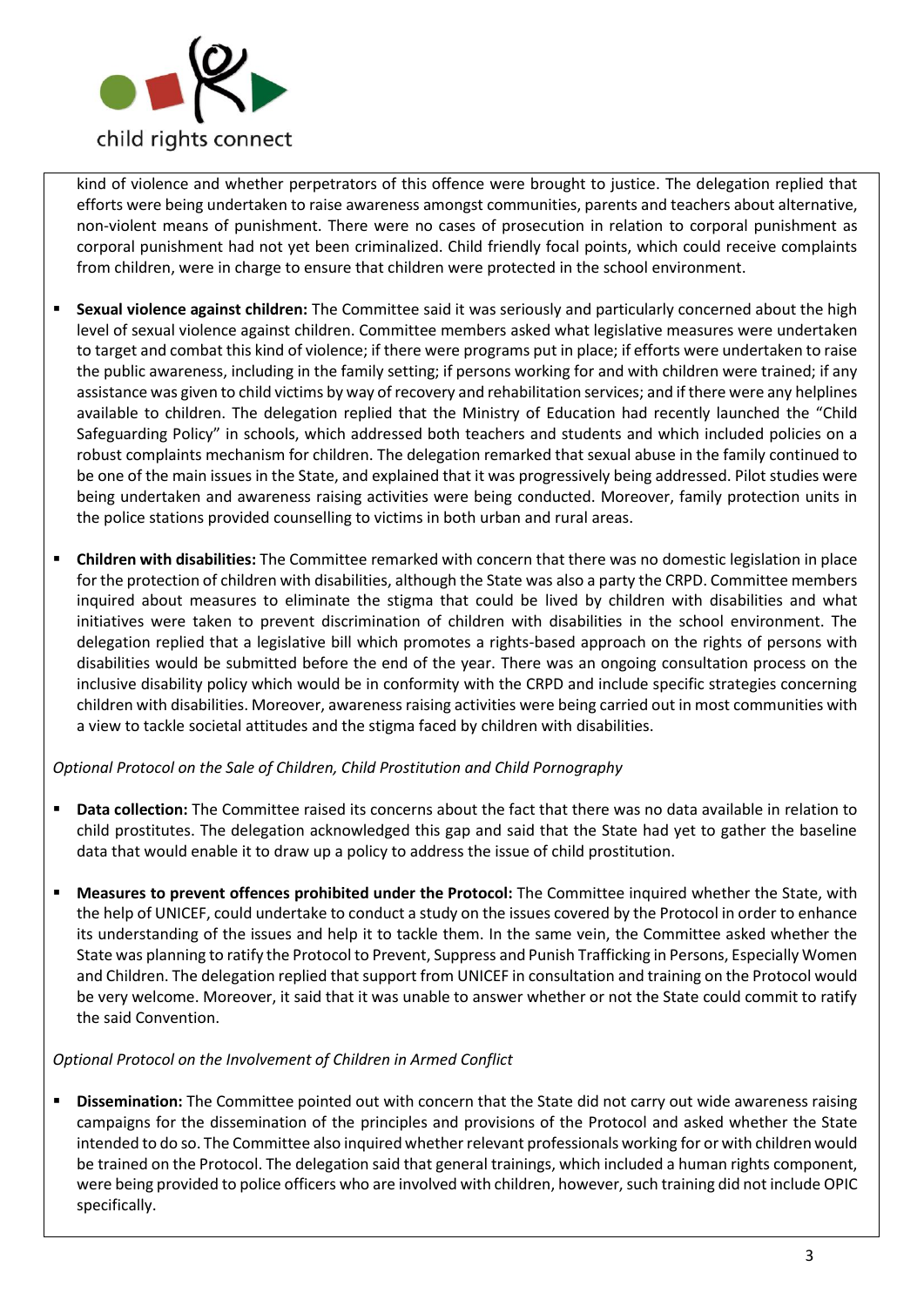

▪ **Criminal legislation:** The Committee expressed concerns about the absence of legislations criminalizing the recruitment of children under 18 years of age by non-State armed groups and stressed the link to extraterritorial jurisdiction. The delegation replied that it had no information regarding the recruitment of children by non-State armed groups. It further said that extradition agreements had never been invoked in relation to offences under OPAC.

## **Recommendations of the Committee**

*Convention on the Rights of the Child* 

In its [Concluding Observations,](http://tbinternet.ohchr.org/_layouts/treatybodyexternal/Download.aspx?symbolno=CRC%2fC%2fVUT%2fCO%2f2&Lang=en) the Committee recommended, *inter alia:* 

- **The Committee's previous recommendations:** The Committee recommended the State to take all measures to address [its previous recommendations of 1999](http://tbinternet.ohchr.org/_layouts/treatybodyexternal/Download.aspx?symbolno=CRC%2fC%2f15%2fAdd.111&Lang=en) which had not been sufficiently implemented and in particular, the recommendations concerning budget allocation, training and dissemination and corporal punishment.
- Allocation of resources: Echoing its previous concluding observations, the Committee recommended the State to increase its budget allocated for children to the maximum extent possible
- **Definition of the child:** The Committee urged the State to revise the Control of Marriage Act with a view to ensure that the minimum age for marriage is set at 18 years of age for both girls and boys and that the State take all necessary measures to eliminate child marriages.
- **Corporal punishment:** The Committee urged the State to amend existing legislation, especially the Family Protection Act, and the Penal Code and explicitly prohibit corporal punishment in all settings. The State should also immediately and effectively implement the Education Act prohibiting corporal punishment in schools, develop Guidelines for the implementation of the prohibition of corporal punishment in accordance with this act, and enhance training of teachers on alternative forms of discipline. The State should also provide programmes for parents, teachers, the police and professionals that work with children to encourage the use of alternative non-violent forms of discipline. Children should have access to a complaints mechanism in schools so that they can safely and confidentially report teachers, and the efforts to carry out awareness raising programmes and trainings should be strengthened.
- **Abuse and neglect and sexual exploitation and abuse:** The Committee urged the State to encourage communitybased programmes designed at preventing and combating domestic violence, child abuse and sexual exploitation. Strong emphasis should be placed on the gender dimension of violence. The State should furthermore take all necessary measures to introduce special court procedures to take evidence of child victims of violence and ensure that they receive services for their recovery, that they are aware of the existence of protection orders and the special court procedures, and that they understand reporting procedures and are encouraged to report instances of violence. The State should reinforce its efforts to carry out awareness-raising activities to combat stigmatization of child victims and ensure accessible, confidential, child-friendly and effective reporting mechanisms. The State should also ensure sufficient resources, particularly specialized personnel, for handling cases of violence, and in particular sexual abuse and exploitation of children.
- **Children with disabilities:** The Committee urged the State to adopt a human rights-based approach to disability and to establish a comprehensive strategy for the inclusion of children with disabilities. Moreover, the State should strengthen the legislative framework by adopting the Disability Bill and implementing the National Disability Inclusive Development Policy, conduct and support community campaigns and programmes to address discrimination and stigma against children with disabilities. The State should also provide specialized teachers and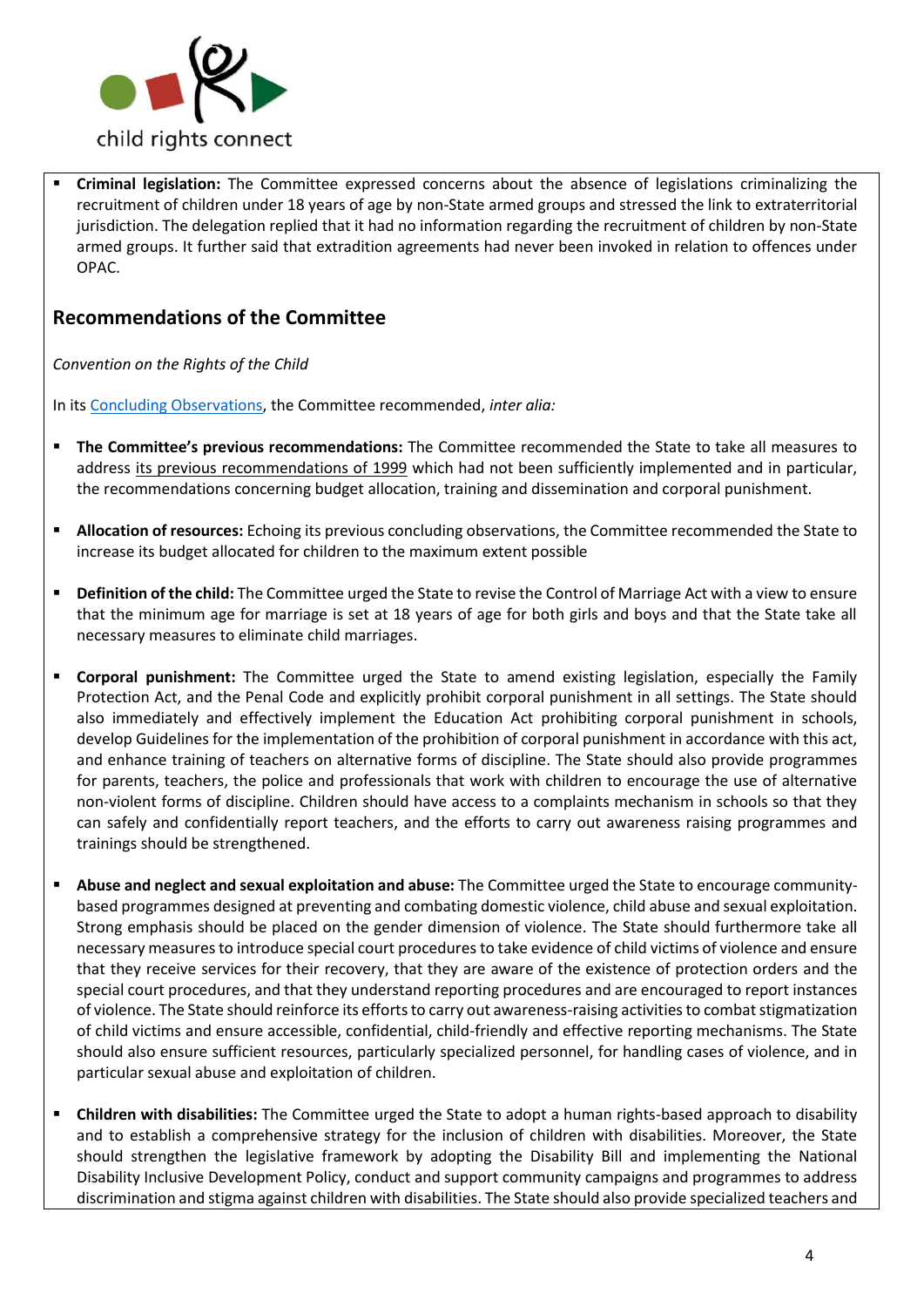

professionals; improve access to all public buildings and spaces; expand community based rehabilitation and early identification; and provide the necessary support to service providers and families of children with disabilities.

*Optional Protocol on the Sale of Children, Child Prostitution and Child Pornography*

In its [Concluding Observations,](http://tbinternet.ohchr.org/_layouts/treatybodyexternal/Download.aspx?symbolno=CRC%2fC%2fOPSC%2fVUT%2fCO%2f1&Lang=en) the Committee recommended, *inter alia:* 

- **Measures adopted to prevent offences prohibited under the Protocol:** The Committee recommended the State to reinforce its preventative measures. In particular, the State should adopt administrative and legal measures, social programmes and policies in the area of health and education with a view to protect children from offences and with reference to the recommendations made to the State under the CRC, the State should also speed up the scaling-up of birth registrations in health facilities, the use mobile registration structures and the creation of registration at the community level to ensure that birth registration is available to all. The State should also expedite legislation criminalizing child exchange between tribes, establish specialized mechanisms and procedures for the identification of children at risk, particularly among children in vulnerable situations, and strengthen prevention programmes and the protection of potential victims, especially girls. In addition, the State should strengthen its efforts to ensure that prevention efforts also target children in vulnerable situations, such as asylum-seeking and refugee children, unaccompanied migrants and undocumented children.
- **Existing criminal or penal laws and regulations:** The Committee recommended the State to continue to revise and bring its Penal Code and other relevant legislation into full alignment with Articles 2 and 3 of the Optional. To this aim, the State should clearly specify that a child that has not yet attained the age of 18 years, irrespective of the legal age of consent to sexual activity, is unable to consent to any form of sexual exploitation, including child pornography and child prostitution. Moreover, the State should define and criminalize all forms of "sale of children", in compliance with articles 2 and 3 of the Protocol, and adopt additional legislative, administrative and practical measures to eliminate exploitation of children for prostitution.
- **Measures adopted to protect the rights and interests of child victims of offences prohibited under the Optional Protocol:** The Committee recommended the State to set up mechanisms and procedures for the early identification of child victims of offences under the Protocol and ensure that personnel working for and with children are trained in children's rights, child protection and child-friendly interviewing skills. The State should also consider revising its Criminal Code with provisions regarding criminal proceedings and special protection measures for children, and seek bi-lateral, multi-lateral, regional and international assistance in implementing those recommendations.

*Optional Protocol on the Involvement of Children in Armed Conflict*

In its [Concluding Observations,](http://tbinternet.ohchr.org/_layouts/treatybodyexternal/Download.aspx?symbolno=CRC%2fC%2fOPAC%2fVUT%2fCO%2f1&Lang=en) the Committee recommended, *inter alia:* 

- **Dissemination:** The Committee urged the State to broadly disseminate the principles and provisions of the Protocol and to conduct training for all relevant professionals working for or with children.
- **Criminal legislation and regulations in force:** The Committee recommended the State to explicitly criminalize in its penal code the recruitment or use in hostilities of children under the age of 18 by non-State armed groups.
- **Protection, recovery, reintegration:** The Committee recommended the State to establish mechanisms to identify refugee, asylum-seeking and migrant children, including unaccompanied children, coming from countries with past or present armed conflicts, and who may have been involved in hostilities. The State should also ensure that relevant personnel are trained in children's rights, child protection and interviewing skills, and develop protocols and specialized services to ensure that such are provided with appropriate assistance for their physical and psychological recovery and social reintegration.